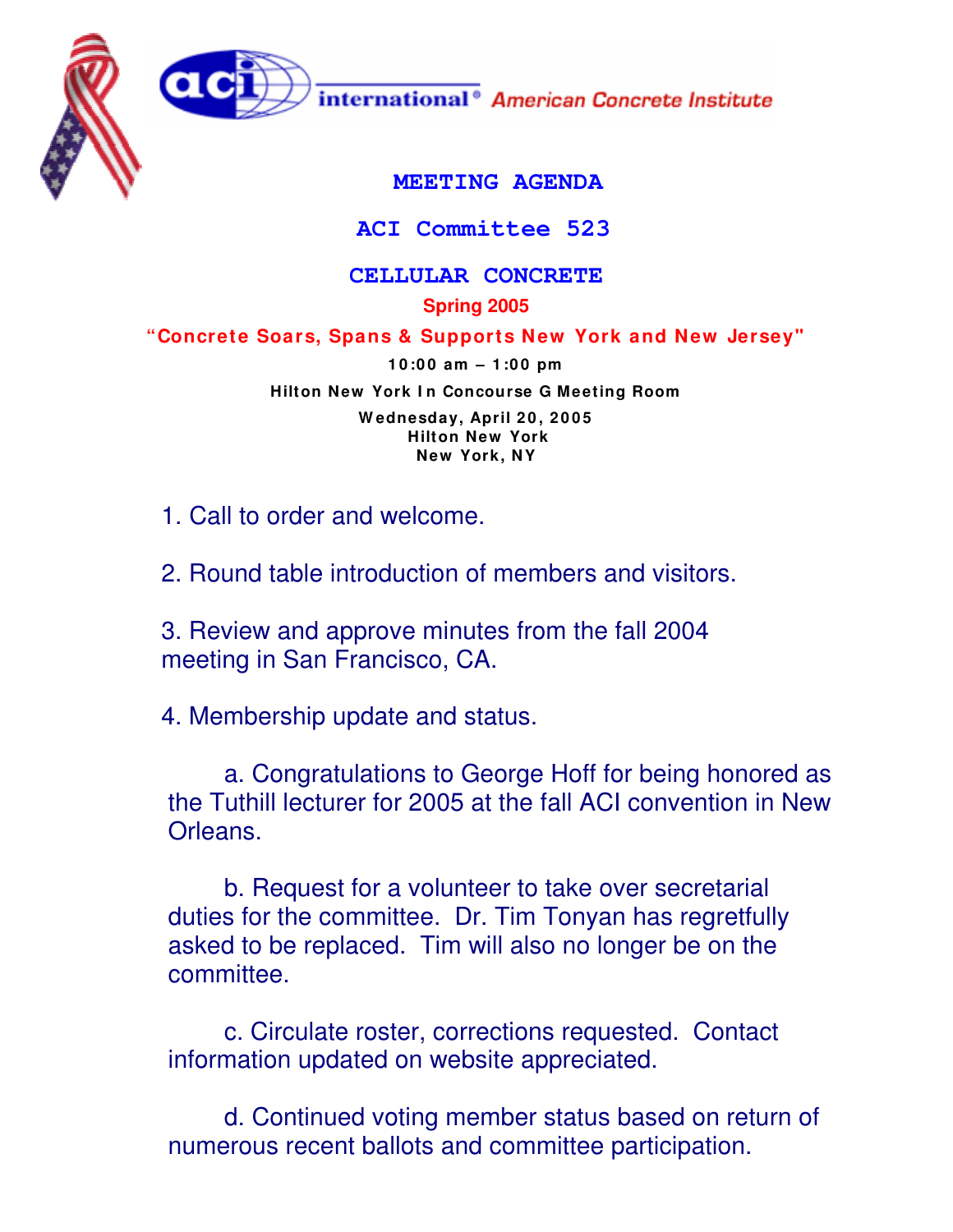- 5. Comments on subcommittee 523A committee meeting earlier today.
	- a. Report on status of document ACI523.5RXX "Recommended Practice for Autoclaved Aerated Concrete."

6. Status of documents – proposed drafts are available on the ACI committee website.

- a. 523.3R-XX "Guide for Cellular Concretes above 50 pcf":
	- i. Revisit please review on website
	- ii. Document status Leo Legatski to discuss
	- iii. Volunteers for chapter revisions.
		- Chapter 1 General
		- Chapter 2 Materials
		- Chapter 3 Mixing & Handling
		- Chapter 4 Forming & Placing
		- Chapter 5 Properties
		- Chapter 6 Design Considerations Fouad
		- Chapter 7 Proportioning of Mixes
		- Chapter 8 Fire Resistance
		- Chapter 9 Applications
		- **References**
- b. 523.4R-XX "Cellular Concrete for Geotechnical Applications".
	- i. Chapters have been assigned for expansion and elaboration – status.
	- ii. Review assignments (3/15/2004 in DC)
		- Chapter 1: Intro Frances
		- Chapter 2: Applications Leo
		- Chapter 3: Materials Caijun
		- Chapter 4: Proportion/Phys. Prop. Fouad
		- Chapter 5: Construction Leo
		- Chapter 6: Quality Control Ned
		- Chapter 7: Future Res & Dvlpmnt deleted